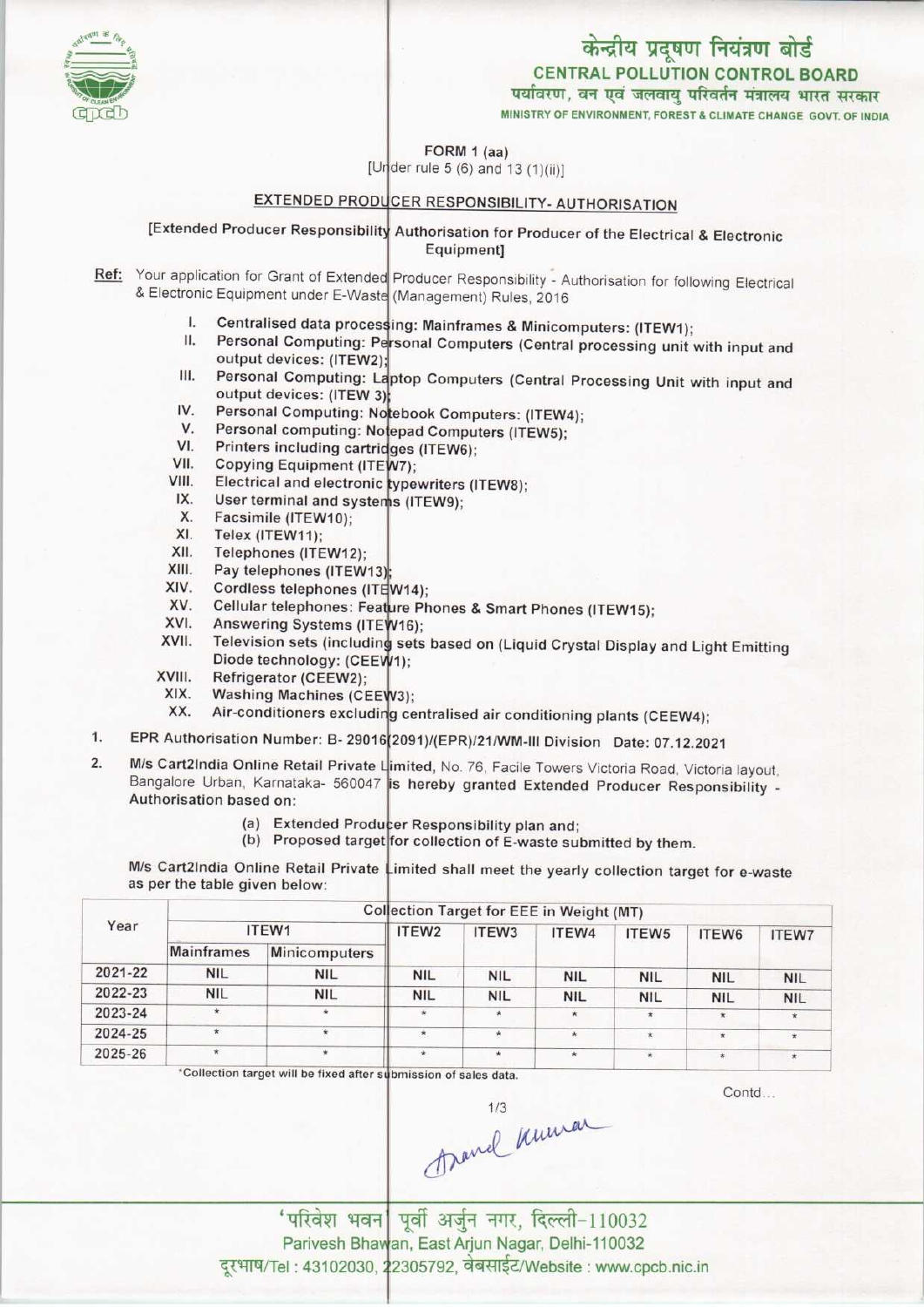

From pre page.....

|         | <b>Collection Target for EEE in Weight (MT)</b> |                                                                                                                                                                                                                                                                                                                                                                                                                                                                                                         |                                                             |  |  |         |         |                 |            |  |  |
|---------|-------------------------------------------------|---------------------------------------------------------------------------------------------------------------------------------------------------------------------------------------------------------------------------------------------------------------------------------------------------------------------------------------------------------------------------------------------------------------------------------------------------------------------------------------------------------|-------------------------------------------------------------|--|--|---------|---------|-----------------|------------|--|--|
| Year    | <b>ITEW8</b>                                    | ITEW15<br>ITEW9<br>ITEW10<br>ITEW11<br>ITEW12<br>ITEW13<br>ITEW14<br>Feature<br>Phones<br><b>NIL</b><br><b>NIL</b><br><b>NIL</b><br><b>NIL</b><br><b>NIL</b><br><b>NIL</b><br><b>NIL</b><br><b>NIL</b><br><b>NIL</b><br><b>NIL</b><br><b>NIL</b><br><b>NIL</b><br><b>NIL</b><br><b>NIL</b><br>$\star$<br>$^{\ast}$<br>$\star$<br>黄<br>$\star$<br>$\star$<br>$\star$<br>$\star$<br>$\mathbf{\hat{x}}$<br>$\star$<br>$\star$<br>$\star$<br>$\star$<br>$\star$<br>$\star$<br>$\star$<br>$\star$<br>$\star$ |                                                             |  |  |         |         |                 |            |  |  |
|         |                                                 |                                                                                                                                                                                                                                                                                                                                                                                                                                                                                                         |                                                             |  |  |         |         | Smart<br>Phones |            |  |  |
| 2021-22 | <b>NIL</b>                                      |                                                                                                                                                                                                                                                                                                                                                                                                                                                                                                         |                                                             |  |  |         |         |                 | <b>NIL</b> |  |  |
| 2022-23 | <b>NIL</b>                                      |                                                                                                                                                                                                                                                                                                                                                                                                                                                                                                         |                                                             |  |  |         |         |                 |            |  |  |
| 2023-24 | $*$                                             |                                                                                                                                                                                                                                                                                                                                                                                                                                                                                                         |                                                             |  |  |         |         |                 | <b>NIL</b> |  |  |
|         |                                                 |                                                                                                                                                                                                                                                                                                                                                                                                                                                                                                         |                                                             |  |  |         |         |                 | $\star$    |  |  |
| 2024-25 | $\star$                                         |                                                                                                                                                                                                                                                                                                                                                                                                                                                                                                         |                                                             |  |  |         |         |                 | $\star$    |  |  |
| 2025-26 | $\star$                                         |                                                                                                                                                                                                                                                                                                                                                                                                                                                                                                         |                                                             |  |  |         |         |                 |            |  |  |
|         |                                                 |                                                                                                                                                                                                                                                                                                                                                                                                                                                                                                         | $^{\circ}$ Colloction toward $\cdot$ If $\cdot$ F $\cdot$ F |  |  | $\star$ | $\star$ |                 | $\star$    |  |  |

'Collection target will be fixed after submission of sales data

|            |              | Collection Target for EEE in Weight (MT) |            |                          |  |  |  |
|------------|--------------|------------------------------------------|------------|--------------------------|--|--|--|
| ITEW16     | <b>GEEW1</b> | CEEW <sub>2</sub>                        | CEEW3      | CEEW4                    |  |  |  |
| <b>NIL</b> | <b>NIL</b>   | <b>NIL</b>                               |            | <b>NIL</b>               |  |  |  |
| <b>NIL</b> | <b>NIL</b>   |                                          |            | <b>NIL</b>               |  |  |  |
|            | $\star$      |                                          |            | $\star$                  |  |  |  |
|            | $\star$      |                                          |            | $\star$                  |  |  |  |
|            | $\star$      |                                          | *          | $\star$                  |  |  |  |
|            |              |                                          | <b>NIL</b> | <b>NIL</b><br><b>NIL</b> |  |  |  |

\*Collection target will be fixed after submission of sales data.

#### The Authorisation shall be valid for a period of five (5) years from date of issue with following  $3<sub>1</sub>$ conditions:

- i. You shall strictly follow the approved Extended Producer Responsibility plan, a copy of which is enclosed herewith as Enclosure-
- ii. You shall ensure that collection mechanism or collection Centres are set up or designated as per the details given in the Extended Producer Responsibility plan and that shall be completed before the proposed dates if any in the EPR Plan (list of collection Centres and the toll free numbers for reverse logistics enclosed);
- iii. You shall ensure that all the collected e-waste is channelized to recycler/dismantler M/s E-waste Recycler India, Shed No 15 Roz ka Meo Industrial area Nuh and records shall be maintained at recycler/dismantler and your en
- iv. You shall maintain records, in Form-2 of these Rules, of e-waste and make such records available for scrutiny by Central Pollution Control Board
- v. You shall file annual returns in Form-3 to the Central Pollution Control Board on or before 30th day of June following the financial year to which that returns relates.

# vi. General Terms & Conditions of the Authorisation:

a. The authorisation shall compy with provisions of the Environment (Protection) Act, 1986 and the E-waste (Management) Rules, 2016 made there under

 $2/3$ 

Contd...

Arand Kuman